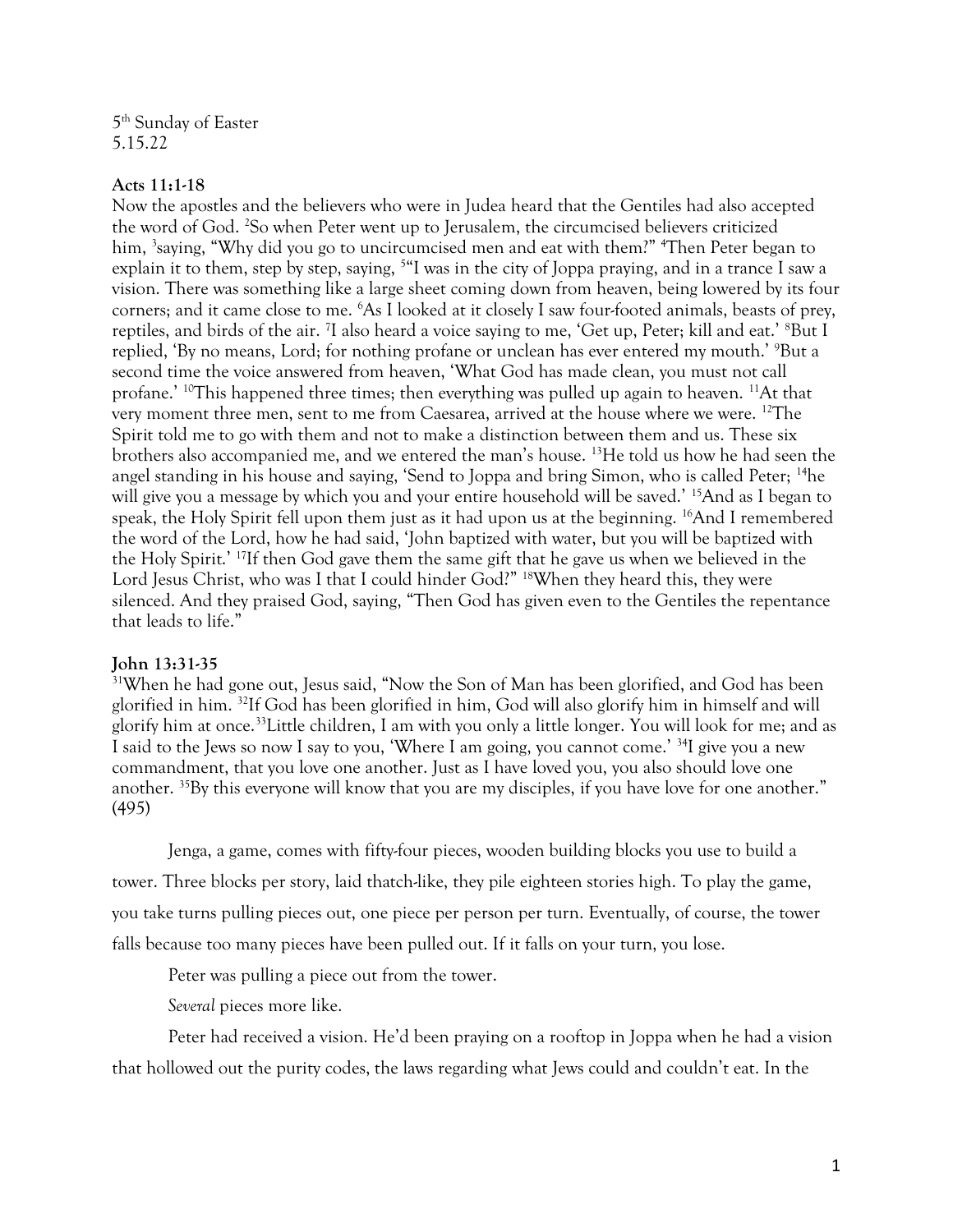vision, a sheet lowered before him and, as it came to be spread, animals of all sorts appeared there—four-footed animals, beasts of prey, reptiles, all things not to be eaten

But the voice of the vision commanded him to prepare the animals as food and to eat.

He refused, but the voice insisted.

He refused, but the voice insisted.

Three times: "What God has made clean, you must not call profane."

But see, this hollowed out the purity codes—all those kosher laws to be found in the Torah, those first five books of the Bible where it is spelled out how to be a Jew, how to be a Judean or an Israelite, of the *house* of Israel and of Judah. These were as if building codes, and Peter was removing a weight-bearing wall.

You know, in those first five books, there's the story of the creation and the re-creation following the Great Flood. There're the stories of the patriarchs (Abraham, Isaac, Jacob, Joseph) followed by the story of Moses and the exodus. Then there's the long story of the foundation of this people, their long years in the wilderness when these former enslaved became a people.

They'd once been not a people. They just happened to hold a common station in life, slaves in Egypt. But now they were having a shared experience, which would become a shared history, and by which they'd come to share bloodlines. So too they'd come to share law and custom, these remembered as revealed in a series of encounters between Moses and the Lord on Mount Sinai.

And it was here, among the law and customs, that it would be spelled out what the people could and couldn't eat, how they were to prepare to eat and with whom they could and could not eat, how also they would worship and what they'd offer at the altar for worship, and why and when and how. Really, the Ten Commandments which we of the church understand as Old Testament law were just the beginning. They were followed by 603 more, and it's these that formed this people as a people, this people as a house.

And the fact that we might not have known about all those other 603 is because of Peter, because of this vision he had, and this action he took as a result of the vision, and his then telling it to the early church that they might know what's next, now that this ancient house might no longer truly hold.

The vision of eating things previously known to be unclean came in tandem with a vision to Cornelius, a centurion, who was himself at prayer in his home in Caesarea where he lived. Then an angel arrived before him to tell him to go to Joppa, to the house of Simon a tanner, where was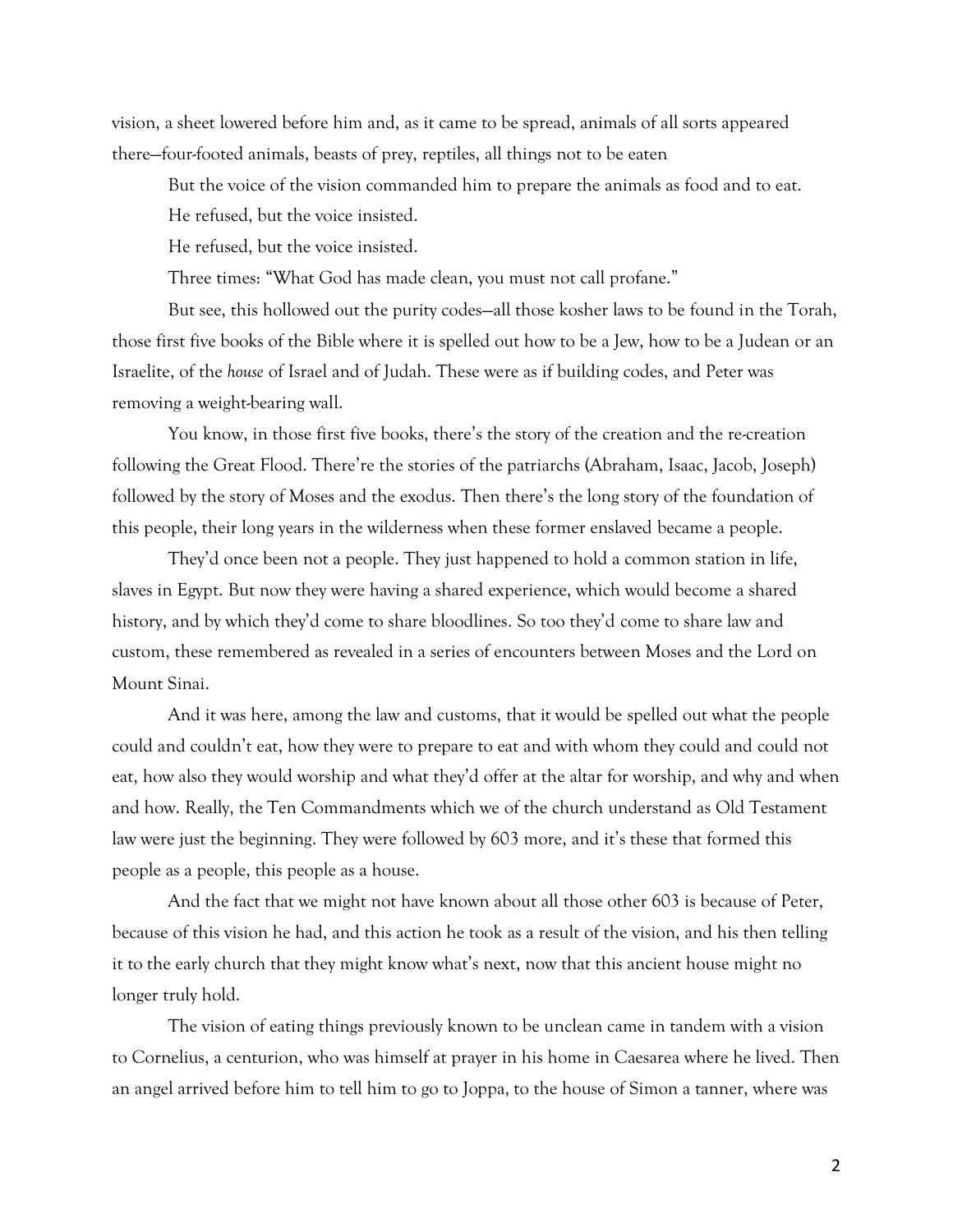staying Simon, also called Peter. He should ask to speak to him. So he sent these three men of whom we earlier heard Peter speak.

To be clear, this would not have been thought a good idea, for reasons other than just the breaking of the law—though there was that.

To be clear, there was no reason to suspect Simon Peter would receive Cornelius just as there was no reason the likes of Cornelius would seek out someone like Simon Peter. Cornelius was the very embodiment of all that was threatening to the likes of Simon Peter. Not just a Gentile, and so someone with whom Simon would have little cause to want to see, he was a centurion, the very sort who'd only recently crucified Jesus, the very sort in whom violent force was a physical trait, a near physical fact. Cornelius, for his part, would have little cause to think someone like Simon Peter would be of any interest. He was a nothing.

And, yes, the story tells us that Cornelius was known to be a righteous Gentile, someone who, though a pagan, yet feared the Lord. He respected as the ultimate power and authority this God of the Jews, this God who is One. So, that's something. He answered to a higher authority than just his own capacity for brutality. He answered to a higher power than just Caesar or Rome. He had a conscience. That was good.

But could Peter really trust *that?*

This is a so-called double-vision story, which we hear of in Acts and then hear of again in Peter's telling it in Acts. That's the way of this biblical book. Double-vision events have it that the Holy Spirit works on two fronts to bring about encounter by which both parties are changed. Then we hear tell of it, the people involved in these double-vision encounters then recounting it all so the hearers might also be changed. This is a book of events and witness, acts and testimony—and all empowered by the Holy Spirit, this spirit that initiates all movement of conciliation and this spirit that then inspired and fills all speech that proves true.

And it is all to the end of bringing up, or better to say a bringing out, a new body politic, the church, whose organizing principle is love.

Love. No rules but love. No laws but love. No status, just love. No distinctions except as can make manifest love—which would hollow out so many other ways by which people gathered in a body politic. Some of these ways: the exercising of power, the playing out of honor and shame, the fair allocation of resources, the sorting by status gender or age or ability or nationality, the recognizing of those with merit. There are so many possible first principles by which to gather a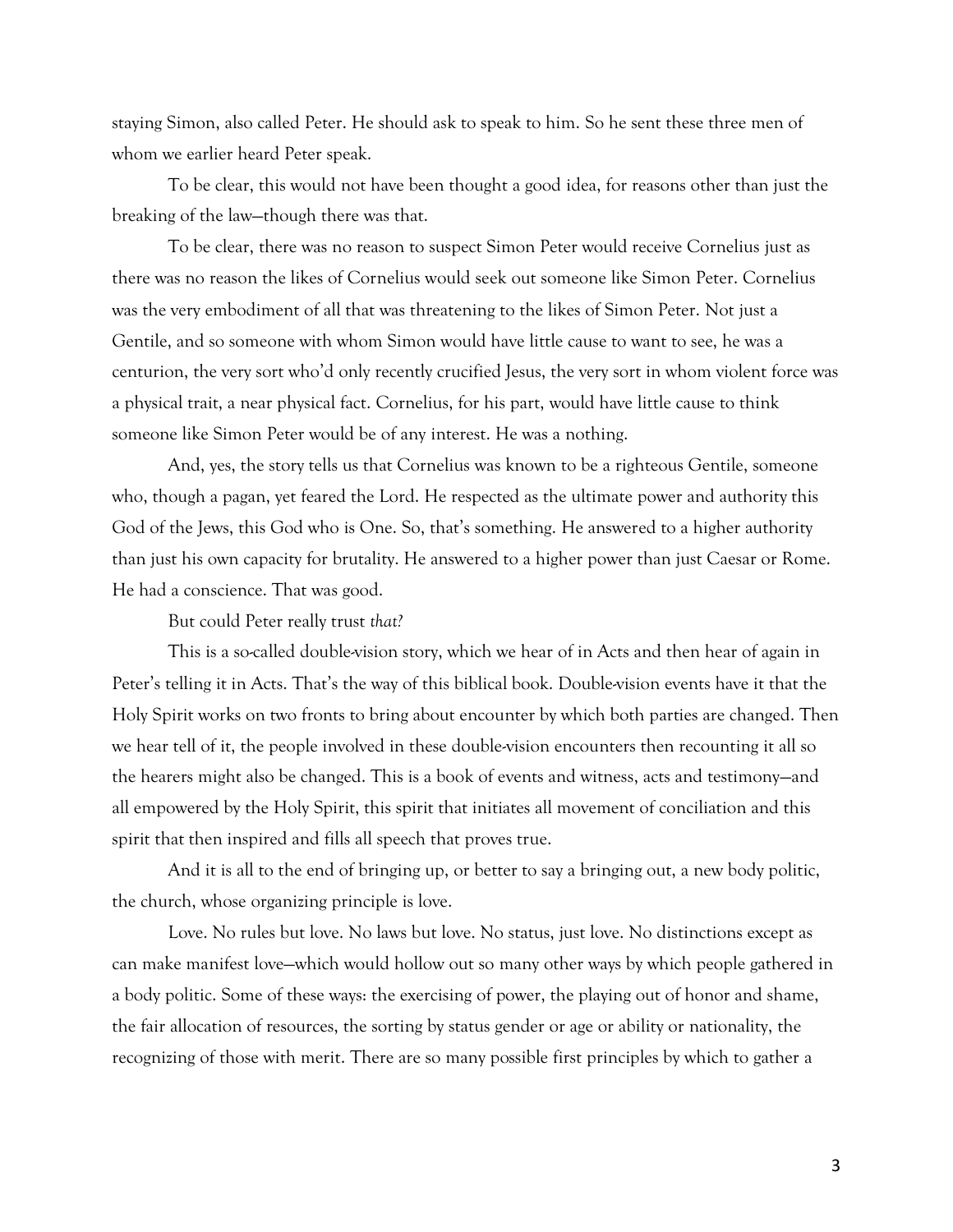body politic, so many organizing principles around which to build up what a people are and how they are to function, on their own and with one another.

But here was a new one: love. No rules but love. No laws but love. No status, just love. No distinctions except as can make manifest love.

It wasn't very stable; it *isn't* very stable. It wasn't very clear; it *isn't* very clear. It requires an embodied perceiving as well as a mental act of reasoning, which means it depends upon relationship, encounter, which means it doesn't scale up all that well. It can't easily be codified and still less enforced, for to enforce it is to undo it. Love is freely offered to be freely received. Any other than that is not love.

As for the work that needs to be done to survive: where does that come in? Because a lot of it is toilsome. A lot of it sucks. It's not for nothing, that Joni Mitchell lyric from her song "Passion Play," all about the gospel of Jesus Christ, as it happens. "Who you gonna get to do the dirty work," she sings, "when all the slaves are free?"

And speaking of that, what about wealth, which needs to be accrued for when lean years come or long-term plans open themselves as possible, good: where does that come in? Who's going to be entrusted with overseeing that, investing that, allocating that? Judas is the one who kept the purse. He became the one whom Jesus dismissed just before beginning his discourse on love. He was the one who had just left before the gospel reading this morning began. That's what can happen to a person when given the purse of a society to oversee: they can decide they'd rather have silver than friends.

See, in advocating this, in living it out, Peter was pulling out more than a few Jenga blocks. These were weight-bearing walls. So, what now would uphold all society? If not the laws and customs, which had for centuries been the framework and allowed for functioning, then what?

And you thought this was good news, happy news? You thought it silly that Peter was made to answer for this?

And you thought the gospel wasn't political? Oh, it's political. It's not clearly partisan, but it is political through and through—and the political question it presses upon us is how to be a people whose law is love, whose *only* law is love? How to do that in relation to one another? How to do that in relation to a world full of people, many of whom likely answer to a different law, as we ourselves do, answer to several thatched towers of law?